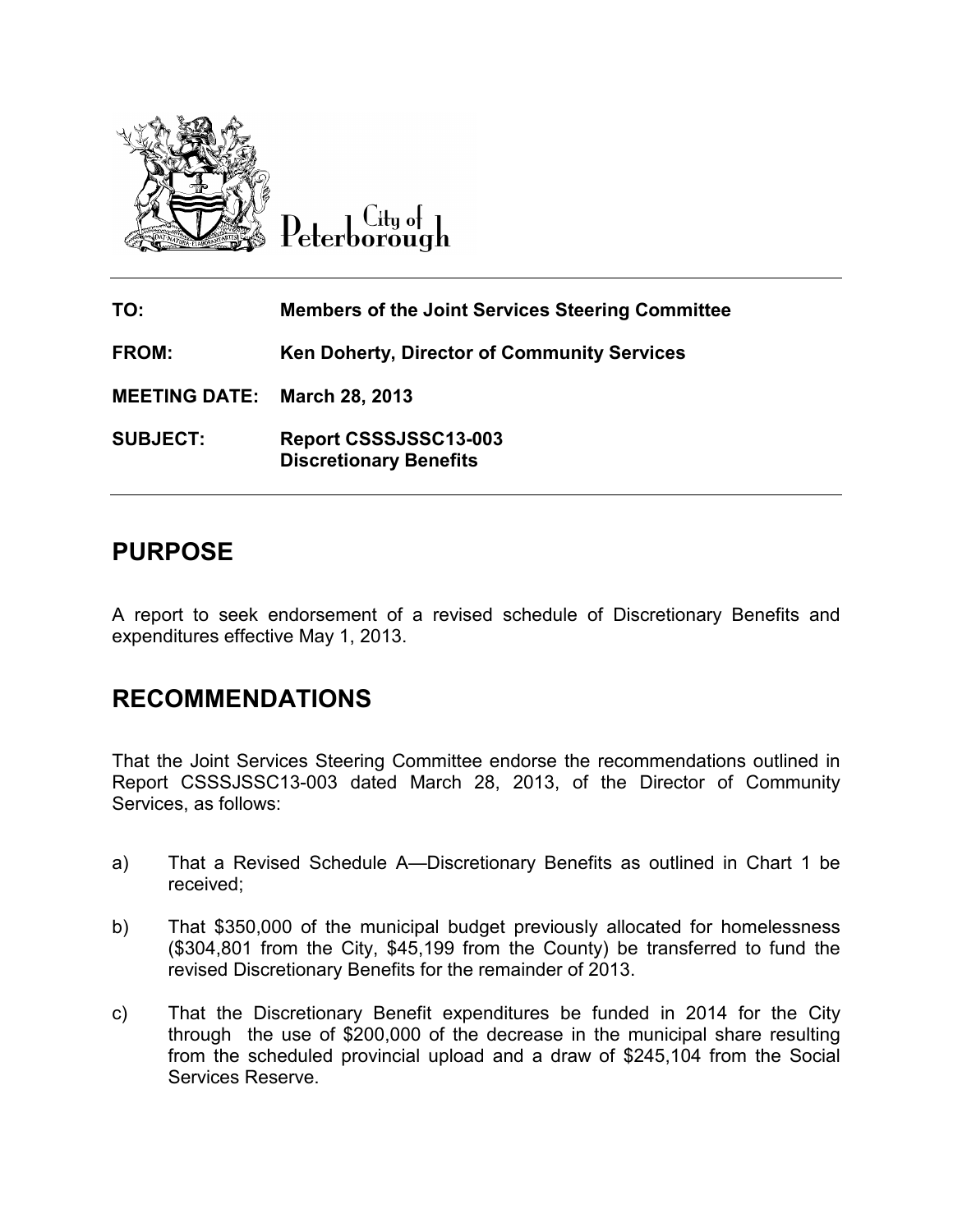d) That the 2015 budget be prepared with 50% of the decrease in the municipal share resulting from the scheduled provincial upload allocated towards social service priorities, including an estimated \$250,000 for discretionary benefits and \$150,000 for anticipated housing pressures from the City; and \$80,000 for housing pressures from the 50% of the County upload, subject to confirmation by the next councils through the budget process.

# **BUDGET AND FINANCIAL IMPLICATIONS**

The proposed Discretionary Benefits would be paid in 2013 through a transfer of \$350,000 of municipal funding in the 2013 budget from Homelessness to Discretionary **Benefits** 

A pre-commitment of the 2014 budget, is required to continue the proposed level of Discretionary Benefits recommended in this report. \$200,000 from the upload would be retained in the Social Services Division as part of the base budget. The remaining \$245,104 required in 2014 would be drawn from the City's Social Services Reserve. No additional funding would be required from the County.

In 2015, 50% of the estimated value of the upload, or \$400,000, would be retained within the Social Services Division as part of the base budget, \$150,000 of the \$400,000 would be allocated for housing and homelessness prevention. \$250,000 would be allocated to fund Discretionary Benefits and the remaining \$170,553 requirement for Discretionary Benefits would be drawn from the City's Social Services reserve. The draw on the Social Services reserves proposed here for 2014-2015 would result in an anticipated balance of approximately \$2.7M.

There would be no further funds required from the County for Discretionary Benefits in 2015. A request for 50% of savings from the upload or \$80,000 is requested as an increase in the County Subsidy to go towards anticipated client needs related to housing costs.

# **BACKGROUND**

#### **1. Council Direction**

The Ontario Budget released March 27, 2012, announced changes effective July 1, 2012 impacting the Ontario Works Discretionary Benefit Program. Joint Services reports CSSSJSSC12-004 dated June 14, 2012, CSSSJSSC12-006 dated October 11, 2102 along with Committee of the Whole reports CSSS12-007 dated July 23, 2012 and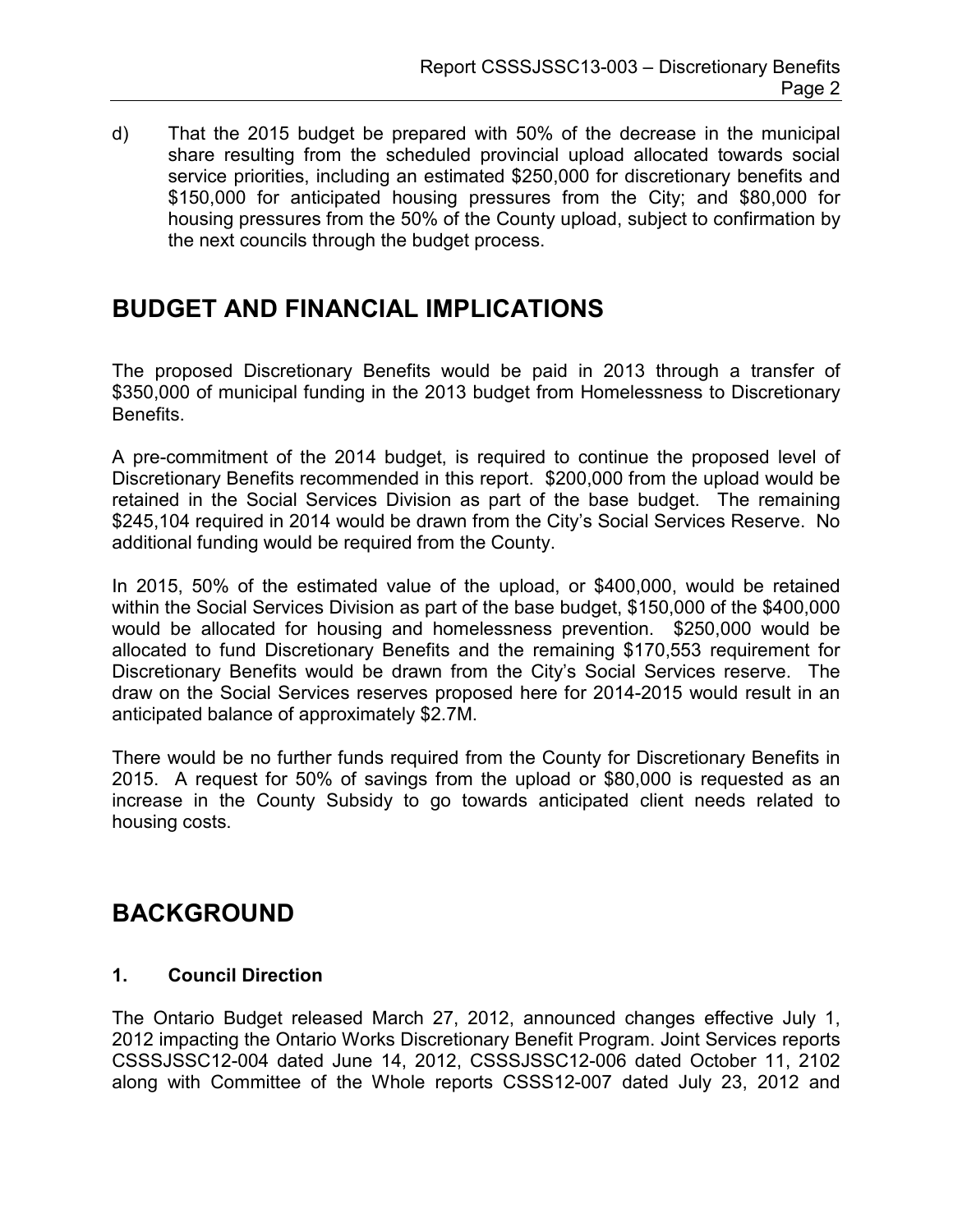CSSS12-010 dated November 26, 2012 presented various options for consideration. The final resolution of Council was as follows:

That the City and County continue to fund discretionary benefits at the status quo as set out in Schedule A until April 30, 2013 at a cost of \$294,598 for the City and \$25,788 for the County.

Staff was directed to bring back a report in early 2013 with recommendations for a revised discretionary benefit policy that would take effect May 1, 2013. As part of this review, staff were tasked to "continue to work with local organizations to find a local discretionary benefit solution"; and send a letter to the premier to continue the advocacy to address the loss of funding for discretionary benefits. A letter dated January 7, 2013 was sent to the Premier. (Appendix A).

This report outlines the "made in Peterborough" response that staff was directed to prepare. It recognizes that, with the provincial funding reduction, the current range of discretionary benefits is unsustainable without major changes in policy and/or significant municipal investment. It involves a dual strategy:

- It reduces certain benefit levels to achieve a per case reduction from the greater than \$20 per case/month to \$15.65;
- It recommends the retention of some of the upload of Social Services to pay for these benefits in 2014 and 2015 along with a draw from the Social Services reserve to cover the cost of the benefits in excess of the current \$10/month provincial maximum.

#### **2. Discretionary Benefits to be Provided**

The local Ontario Works Administrator has the authority to establish procedures that sets out eligibility criteria and dollar values for the benefits listed below to allow for expenditures to remain within annual approved budgets.

It is proposed that the discretionary benefit schedule be amended to reduce the level of benefits effective May 1, 2013. For some of the benefits retained, the proposed expenditures are being reduced by 50%, some may stop when the budgeted amount is reached and waiting lists may be created.

| <b>Chart 1 - Revised Schedule A -Discretionary Benefit Coverage</b> |                     |                                                            |  |  |  |
|---------------------------------------------------------------------|---------------------|------------------------------------------------------------|--|--|--|
| <b>No</b>                                                           | <b>Benefits</b>     | <b>Description</b>                                         |  |  |  |
|                                                                     | <b>Basic Dental</b> | Range of basic dental procedures covered under the MCSS    |  |  |  |
|                                                                     |                     | Dental Schedule of Fees for OW adults only (note: dental   |  |  |  |
|                                                                     |                     | for children covered under mandatory benefits).            |  |  |  |
| 2                                                                   | <b>Vision Care</b>  | Assist towards the cost of prescription glasses for OW     |  |  |  |
|                                                                     |                     | adults. Guideline: \$250                                   |  |  |  |
| 3                                                                   | Prosthetic          | Assist towards the cost of prosthetic appliances not cover |  |  |  |
|                                                                     | Appliances          | under another funding program. Guideline: \$300            |  |  |  |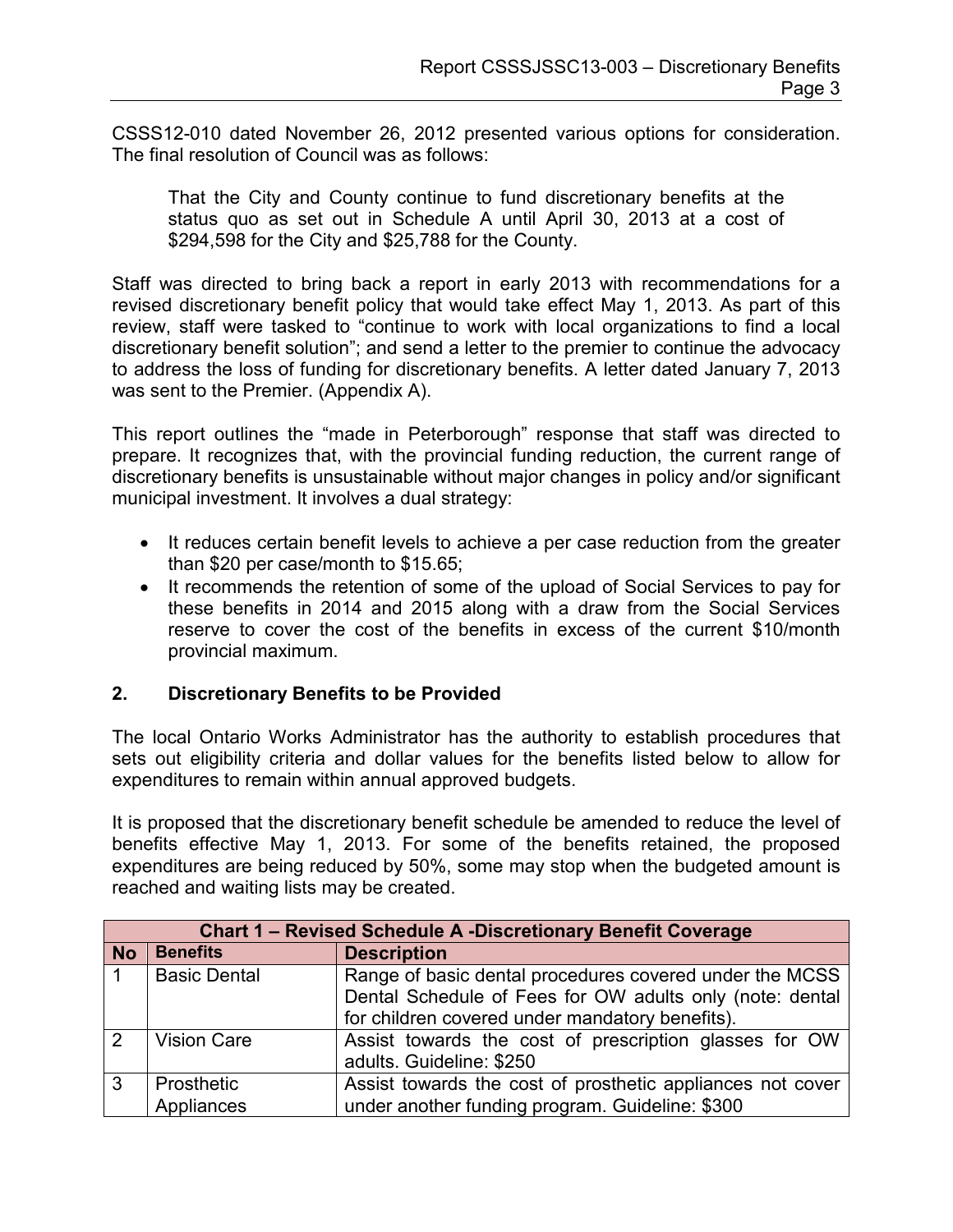|                | <b>Chart 1 - Revised Schedule A -Discretionary Benefit Coverage</b> |                                                             |  |  |  |  |
|----------------|---------------------------------------------------------------------|-------------------------------------------------------------|--|--|--|--|
| <b>No</b>      | <b>Benefits</b>                                                     | <b>Description</b>                                          |  |  |  |  |
| $\overline{4}$ | <b>Hearing Aids</b>                                                 | Assist towards the cost of prescribed hearing aids.         |  |  |  |  |
|                |                                                                     | Guideline: \$500 per aid.                                   |  |  |  |  |
| 5              | Direct to Cremation                                                 | Establish maximum level of assistance equivalent to direct  |  |  |  |  |
|                | or equivalent                                                       | to cremation costs $$1680 + tax$ for social assistance      |  |  |  |  |
|                | financial contribution                                              | recipients who decease.                                     |  |  |  |  |
| 6              | <b>Dentures</b>                                                     | Assist towards the cost of dentures once in a five year     |  |  |  |  |
|                |                                                                     | period. Guidelines up to \$750 each upper/lower. Cap at     |  |  |  |  |
|                |                                                                     | \$60,000 annually.                                          |  |  |  |  |
| $\overline{7}$ | <b>Social Recreational</b>                                          | Assist with up to \$100 per child per calendar year. Cap at |  |  |  |  |
|                |                                                                     | \$100,000 per calendar year.                                |  |  |  |  |
| 8              | <b>City Transit Subsidy</b>                                         | Provide 50% subsidy (\$30) towards cost of 30 day pass      |  |  |  |  |
|                |                                                                     | (\$60) with the rider (OW or ODSP adult only). Estimate     |  |  |  |  |
|                |                                                                     | 1000 riders per month for the City and 15 for the County.   |  |  |  |  |

In the previous report, there was a recommendation to stop paying funeral and burial costs for deceased social assistance clients and low income individuals. In preparation for this report, input from providers in the community was obtained. There is recognition to balance the dignity and respect for the deceased and their family including religious and cultural sensitivity and the fiscal pressures the municipality is facing. The revised schedule calls for a direct to cremation policy that sets guidelines to assist with up to \$1680 plus applicable taxes. The next of kin is able to negotiate alternate and or enhanced services direct with the funeral or cemetery provider and is responsible for the costs above our limits. The municipality will continue to apply to Canada Pension Death Benefits to recover its cost incurred subject to the eligibility of the deceased.

There continues to be a real need for a subsidized adult transit pass for social assistance clients. One of the recommendations from the recent City Public Transit Operations Review is for the City to develop and implement a Transit Affordability program for its residents. The discretionary benefit proposed here is seen as a temporary solution until such a broader low income program could be established. The estimated gross annualized cost of the revised Discretionary Benefit is outlined in the chart below:

| <b>Chart 2 - Estimated Gross Cost of Revised Discretionary Benefit</b> |                                                |                   |                      |  |
|------------------------------------------------------------------------|------------------------------------------------|-------------------|----------------------|--|
| <b>No</b>                                                              | <b>Discretionary Benefits</b>                  | <b>Gross Cost</b> | <b>Cost per Case</b> |  |
| $\overline{A}$                                                         | Basic Benefits: Basic Dental, Vision Care,     | \$1,108,747       | \$10.62              |  |
|                                                                        | Hearing Aids, Prosthetics, Direct to Cremation |                   |                      |  |
| ιB.                                                                    | Dentures                                       | \$60,000          | \$0.57               |  |
| $\overline{C}$                                                         | Social/Recreational Subsidy                    | \$100,000         | \$0.96               |  |
|                                                                        |                                                | subtotal          | \$12.15              |  |
| ID.                                                                    | City Transit Subsidy**                         | \$365,400*        | \$3.50               |  |
|                                                                        | Total                                          | \$1,634,147       | \$15.65              |  |

*\*Total transit revenue is approx \$731,000 with 50% of the cost received from transit rider fare.*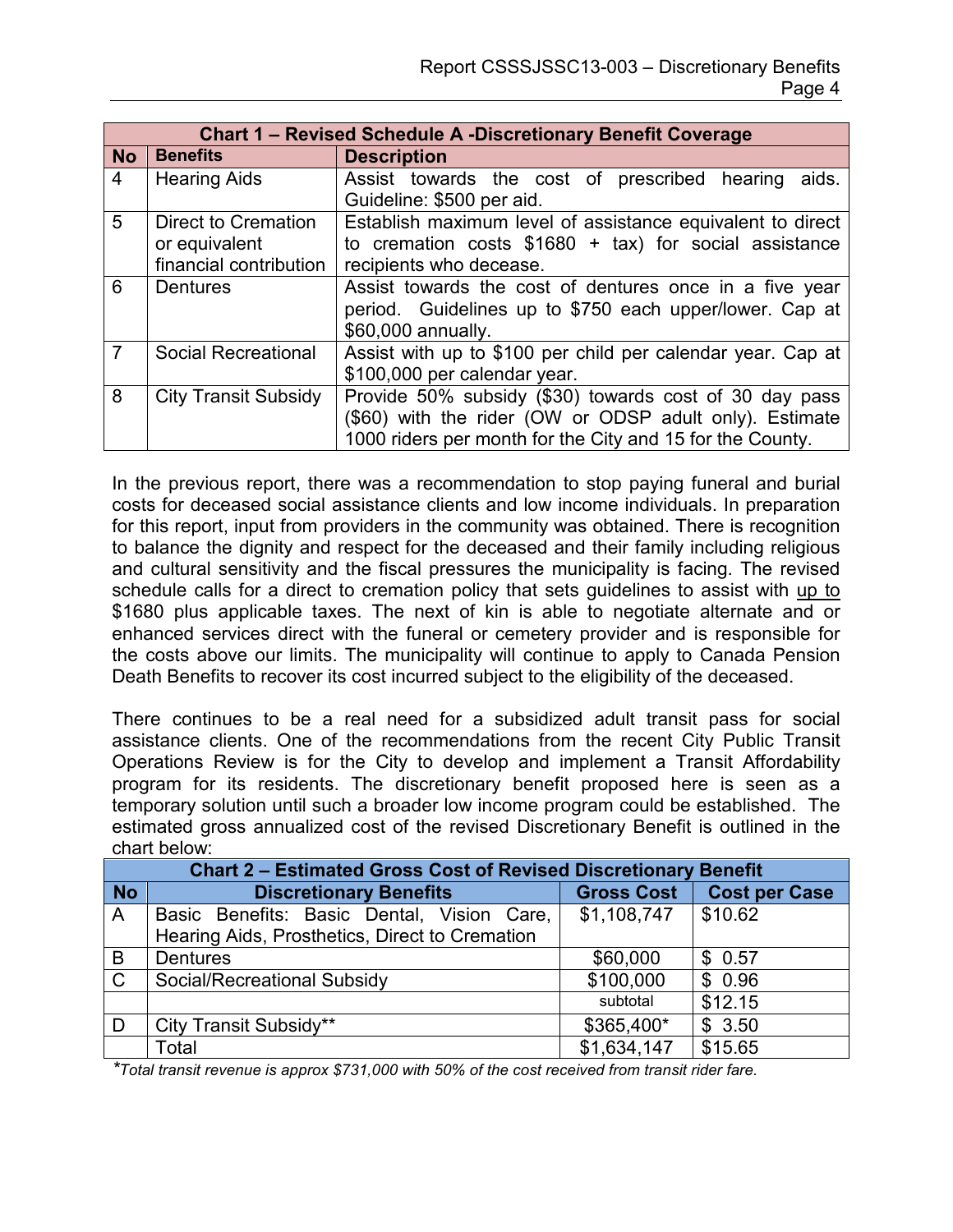Using the annualized cost in Chart 2, 8/12 of the cost or \$1,089,431 is the projected remaining requirement for 2013.

#### **3. Discretionary Benefits No Longer Covered**

With the revised schedule, the following discretionary benefits would no longer be covered.

- **a) Exceptional prescription drugs:** The Ministry of Health and Long Term Care (MHLTC) Drug Formulary provides coverage to approximately 3,800 drug products including nutrition products and diabetic testing agents through mandatory benefits. The expectation is the client will work with their doctor to identify a drug covered under this plan.
- **b) Other Travel and Transportation Coverage:** These were costs to help a person move to another municipality, attend court in another jurisdiction for the purposes of pursuing spousal and child support as well to assist to attend a hospital or funeral for a parent, child or sibling.
- **c) Paternity Testing:** This fund assisted staff to cover the cost of DNA testing to determine paternity in order to pursue child support. It is believed staff may be able to use OW Admin costs to fund this when necessary.
- **d) Birth Verification:** This was used to assist families to obtain birth certificate for a dependent child. It is felt that the parent can access their child tax benefit to pay for this approximate \$30 fee or be considered under the Helping Hand Fund.
- **e) Vocational Training:** This expense could now be considered under mandatory employment related expenses.
- **f) Housing Related Expenses:** There are a list of discretionary benefits-moving and storage costs, replacement of fridge and stove, replacement of household contents in an emergency situation, rent deposits and heat or hydro deposits or disconnection payments that may now be considered under the new eligibility criteria of the interim Housing Stability Benefit.
- **g) Baby Supplies and Equipment:** While it is proposed that this benefit be removed from the schedule of Discretionary Benefits, \$30,000 can be made available from an existing Social Services budget line.

#### **4. Transfer of Funds Required for 2013**

To fund the revised schedule of Discretionary Benefits, staff recommends the transfer of \$350,000 of the municipal budget from homelessness to fund the revised discretionary benefits schedule for 2013. This is made possible by the recent provincial government one time \$1.5 million dollars to CHPI. See Report CSSSJSSC13-004 dated March 28, 2013.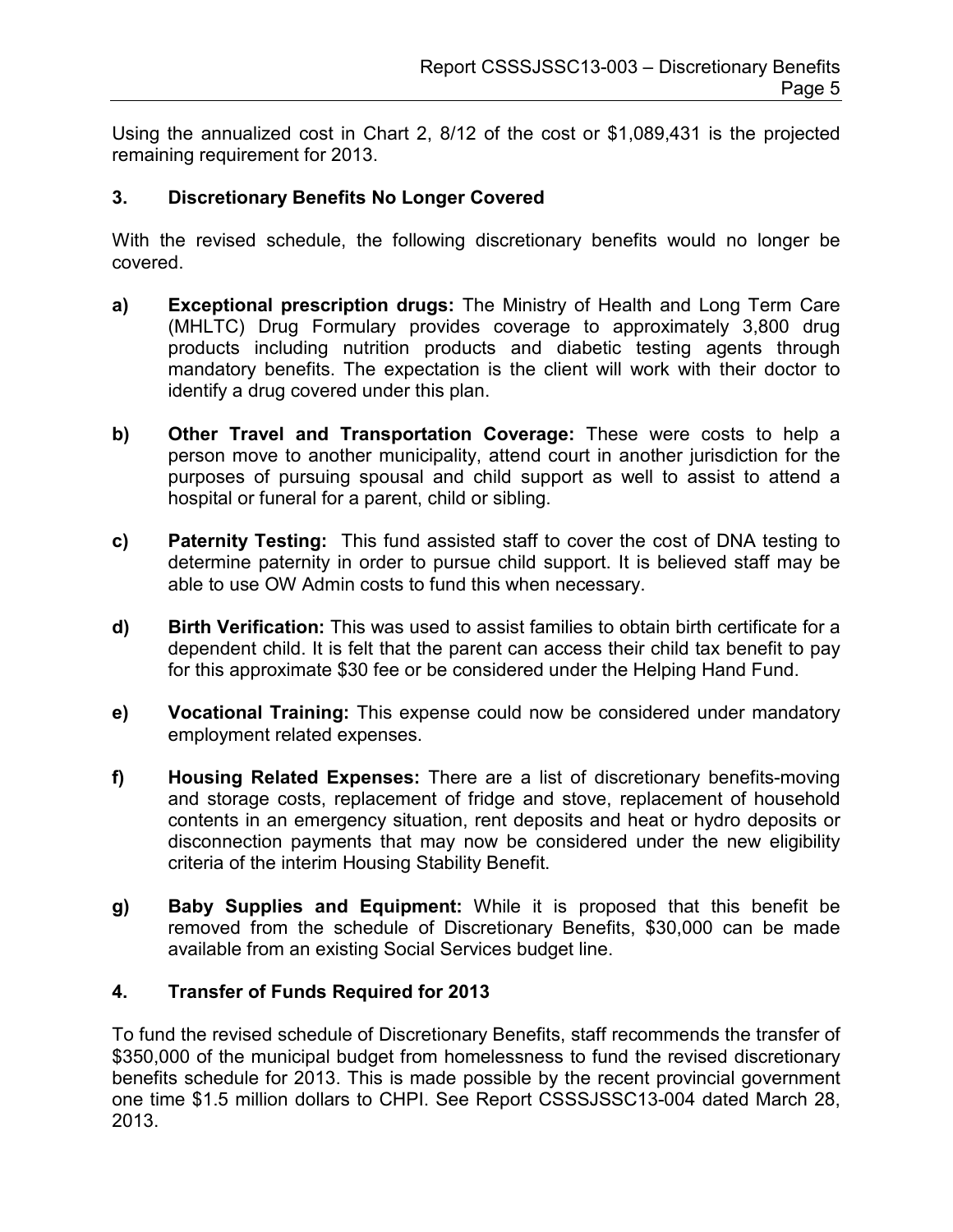Chart 3 details the remaining contribution necessary to cover the cost of the proposed revised Discretionary Benefits Schedule.

| <b>Chart 3</b>                                          |                         |                                    |                                     |
|---------------------------------------------------------|-------------------------|------------------------------------|-------------------------------------|
| 2013 Reallocation of Municipal Funds                    |                         |                                    |                                     |
|                                                         | 2013                    |                                    |                                     |
|                                                         | City<br>County<br>Total |                                    |                                     |
|                                                         |                         |                                    |                                     |
| Projected Discretionary Benefits Jan-Apr current policy | 623,303                 | 87,820                             | 711,123                             |
| Projected Discretionary Benefits May-Dec new policy     | 915,122                 | 174,309                            | 1,089,431                           |
| Total Discretionary Benefits for 2013                   | 1,538,425               | 262,129                            | 1,800,554                           |
|                                                         |                         |                                    |                                     |
| Less: Budgeted Provincial Revenue                       | 712,994                 | - 135.809                          | 848.803<br>$\blacksquare$           |
| Less: Budgeted Municipal Tax Levy                       | 226,032                 | 55,333<br>$\overline{\phantom{a}}$ | 281,365<br>$\overline{\phantom{a}}$ |
| Less: Additional Municipal Contribution Jan-Apr         | 294,598                 | 25,788                             | 320,386                             |
|                                                         |                         |                                    |                                     |
| Remaining Contribution Required for 2013 (covered by    | \$304,801               | \$45,199                           | \$<br>350,000                       |
| reallocation of municipal CHPI funds)                   |                         |                                    |                                     |

#### **5. Proposed Funding Strategy for 2014**

Through the continued upload of Ontario Works client benefits, the municipality projects net savings in 2014 of \$800,000 for the City and \$160,000 for the County. Staff recognizes that the original intent of the upload as agreed upon in the Provincial-Municipal Fiscal and Service Delivery Review was to remove social service costs from the property tax base and to provide municipalities the flexibility to allocate resources other municipal priorities including infrastructure.

To provide some stability for this program, however, staff recommends Council allocate some of the projected value of the upload to partially fund the City contribution for discretionary benefits for 2014 and 2015. Decisions can then be made for the distribution of the value of the upload for the years 2016 through 2018 as part of the strategic priorities set by the next Council.

In 2014 it is therefore recommended that the City portion, over and above the 2013 Municipal Tax Levy charge of \$226,032, for Discretionary Benefits be funded through a combination of \$200,000 savings from the upload and a \$245,104 draw on the social services reserve. The draw on the Social Services reserve would result in an anticipated balance of approximately \$2.9M. There would be no additional funds required from the County.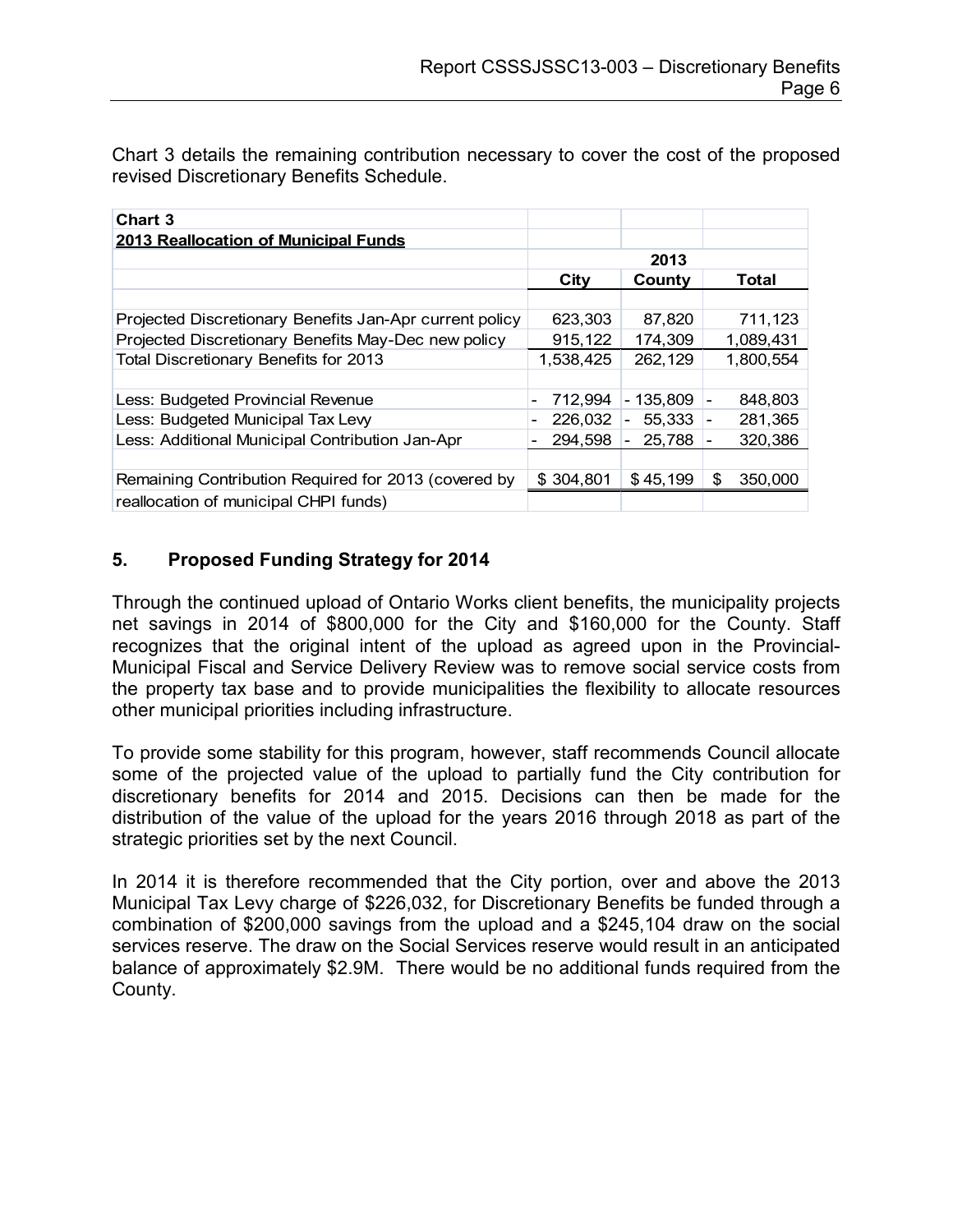| <b>Chart 4</b>                                  |                |                |                                     |
|-------------------------------------------------|----------------|----------------|-------------------------------------|
| 2014 Municipal Requirement                      |                |                |                                     |
|                                                 | 2014           |                |                                     |
|                                                 | City<br>County |                | Total                               |
|                                                 |                |                |                                     |
| Total Estimated Discretionary Benefits for 2014 | 1,448,034      | 186,113        | 1,634,147                           |
|                                                 |                |                |                                     |
| Less: Estimated Provincial Revenue              | 776,898 -<br>۰ | 147,980 -      | 924,878                             |
| Less: Estimated Municipal Tax Lew               | 226,032        | 38,133         | 264,165<br>$\overline{\phantom{a}}$ |
|                                                 |                |                |                                     |
| Remaining Contribution Required for 2014        | \$445,104      | \$<br>$(0)$ \$ | 445,104                             |
|                                                 |                |                |                                     |
| Paid for by:                                    |                |                |                                     |
| Use of Upload Savings                           | \$200,000      |                |                                     |
| Draw from Social Services Reserves              | \$245,104      |                |                                     |
|                                                 |                |                |                                     |
|                                                 | \$445,104      |                |                                     |
|                                                 |                |                |                                     |

#### **6. Proposed Funding Strategy for 2015**

Staff further recommended in 2015 that a portion of the upload be used to deal with pressures in housing that are anticipated to exist following the end of the one time grant and based on priorities and needs that are being identified through the long term housing and homelessness plan.

In 2015, it is therefore recommended that the City portion of the Discretionary Benefits policy over and above the 2014 Municipal Tax Levy be covered by \$250,000 of the value of the upload, and the remaining \$170,553 from the Social Services reserve. There would be no additional funds required for the County.

| <b>Chart 5</b>                                  |                |                                     |                                     |
|-------------------------------------------------|----------------|-------------------------------------|-------------------------------------|
| 2015 Municipal Requirement                      |                |                                     |                                     |
|                                                 | 2015           |                                     |                                     |
|                                                 | City           | County                              | Total                               |
|                                                 |                |                                     |                                     |
| Total Estimated Discretionary Benefits for 2015 | 1,448,034      | 186,113                             | 1,634,147                           |
|                                                 |                |                                     |                                     |
| Less: Estimated Provincial Revenue              | 801,449        | 152,657<br>$\overline{\phantom{a}}$ | 954,106<br>$\overline{\phantom{0}}$ |
| Less: Estimated Municipal Tax Lew               | 226,032        | 33,456                              | 259,488<br>$\overline{\phantom{a}}$ |
|                                                 |                |                                     |                                     |
| Remaining Contribution Required for 2015        | \$420,553      | \$<br>0                             | \$<br>420,553                       |
|                                                 |                |                                     |                                     |
| Paid for by:                                    |                |                                     |                                     |
| Use of Portion of Value of Upload               | 250,000<br>SS. |                                     |                                     |
| Draw from Social Services Reserves              | 170,553<br>\$  |                                     |                                     |
|                                                 |                |                                     |                                     |
|                                                 | \$420,553      |                                     |                                     |
|                                                 |                |                                     |                                     |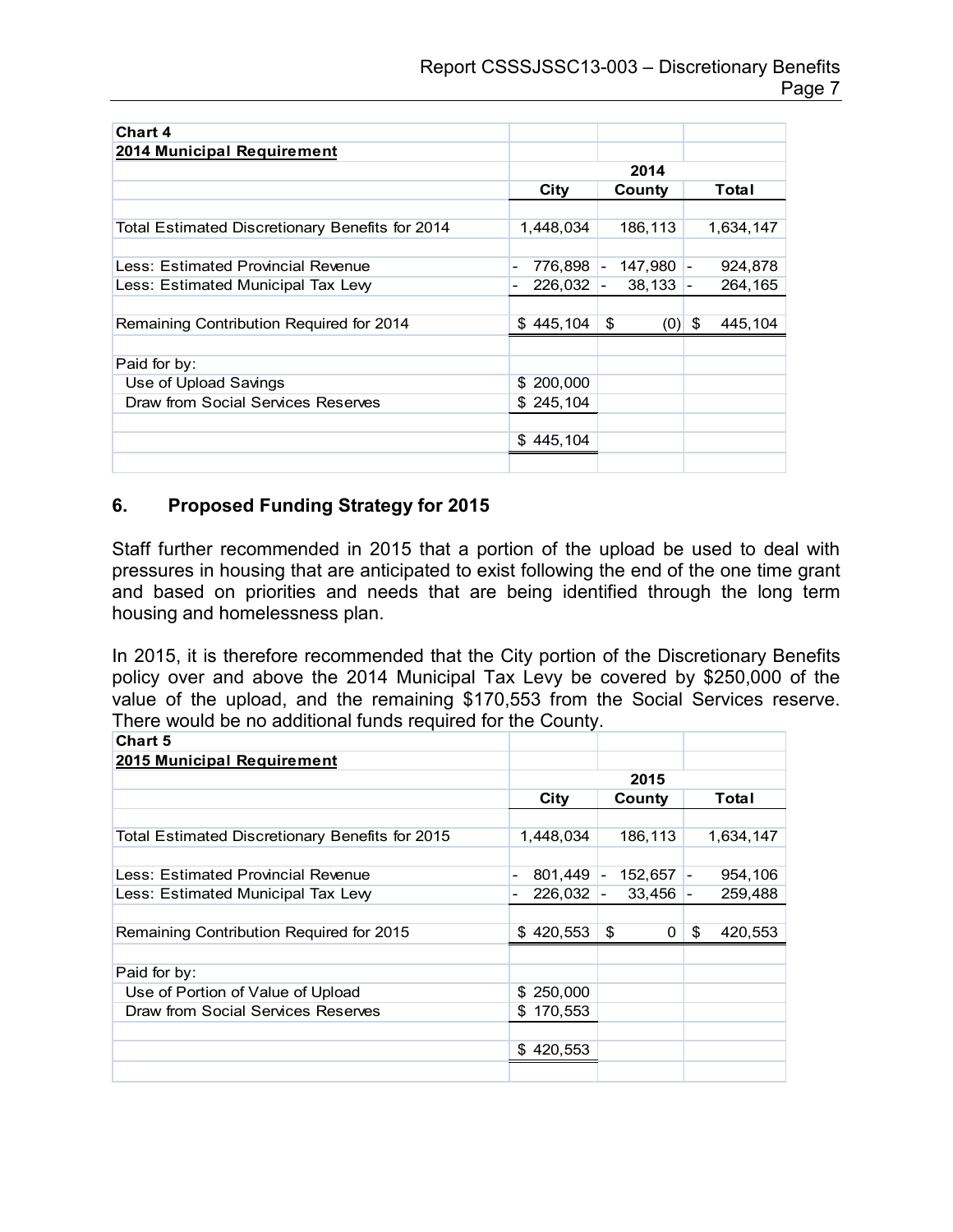#### **7. Provincial Developments**

In October 2012, the Commission for the Review of Social Assistance in Ontario released their report, Brighter Prospects: Transforming Social Assistance in Ontario. It recommends significant changes to the benefit structure of social assistance in the future including proposing health and dental benefits for all low income citizens be provided through the Ministry of health that would provide significant relief to the discretionary benefit program. The report also makes recommendations for an integrated social assistance program to be delivered by the municipality. The amount of system transformation proposed would take significant time to implement.

On December 18, 2012, Ministry of Community and Social Services minister John Milloy came to Peterborough to meet with community leaders to listen to the concerns about the impact of the funding changes to both discretionary benefits and the new Community Homelessness Prevention Initiative (CHPI). On December 27, 2012, the government announced an additional one time funding of \$1,513,219 to be used towards CHPI. The announcement did not include any new money for discretionary benefits.

Members of County Council had a meeting with Minister McMeekin the new Minister of Community and Social Services during the OGRA/ROMA Conference in February 2013. They brought to the attention of this minister the impact of funding decisions taken by the province related to Discretionary Benefits and Community Start Up and Maintenance.

There is a continued period of uncertainty arising from having a new premier, a new Minister of Community and Social Services, a spring budget and the potential for a general election given a minority government. Whether there will be any changes to the \$10 per month per case cap will not likely be known until later in 2013.

As a result of this political context, the last number of months has been very confusing for clients as they are unsure about what benefits exist now and what they will be receiving in the future.

### **8. Community Engagement**

Community groups such as the Peterborough Poverty Reduction Network along with provincial networks continue to lobby the provincial government for the reinstatement of the previous funding formula for discretionary benefits, the return of Community Start-up and Maintenance Benefits and the expansion of dental coverage under the Healthy Smiles Initiative to low income families and adults. A meeting was held with local MPP Jeff Leal on December 12 to raise local poverty concerns.

Correspondence from the Poverty Reduction Network, dated March 12, 2013, (Appendix B) advocates for draws on the Social Service reserve and allocation of a